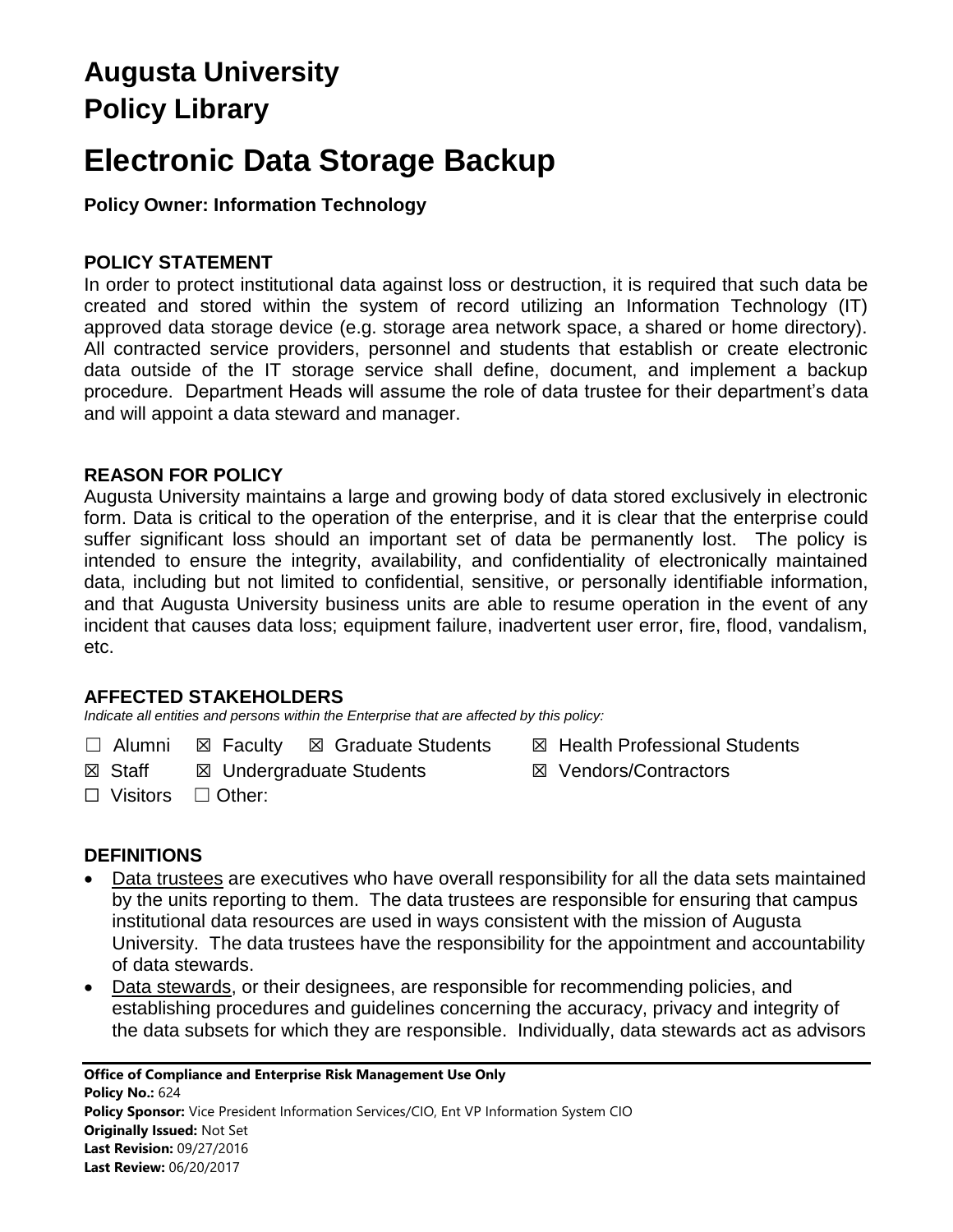to the data trustees and have management responsibilities for data administration issues in their functional areas.

- Data managers have day-to-day responsibility for managing administrative processes and establishing business rules for the transactional systems. They have operational responsibility for the data management activities related to the collection, maintenance, protection, and dissemination of data in their functional areas
- Institutional Data Information may be considered institutional data if it satisfies one or more of the following criteria:
	- o Data used for planning, managing, reporting, or auditing a major administrative function;
	- o Data referenced or used by a participant organization to conduct organization business;
	- o Data included in an official participant organization administrative report; or,
	- $\circ$  Data used to derive an element that meets any of the criteria above.

# **PROCESS & PROCEDURES**

IT provides various types of electronic storage space for faculty, staff and students. Daily backups are performed using an enterprise data backup solution that includes off-site storage.

The following file storage areas are available:

- PRIVATE Your private file storage area. This space is for documents only. No programs or licensed applications should be stored in this area.
- SHARE Every department has a folder in which its members can share and collaborate on their data files. Like the PRIVATE area, program files are not permitted in this storage area.
- RESEARCH DATA Many researchers require access to large capacity, secure storage for their research data. Additional research storage space may be allocated upon request.
- BOX Box is a secure file sharing and collaboration system that is delivered through a strategic partnership between Augusta University and Box.

Special procedures related to Box storage:

- Confidential and regulated data (Student records, Protected Health Information, etc.) may be stored within Box if there is a legitimate business need.
- Enterprise owned devices must be encrypted if they utilize the data synchronization capabilities of Box to store confidential/regulated data.
- Confidential and regulated data shall be restricted to those who have a legitimate business need to know the information using access controls available through Box including user name and passwords.